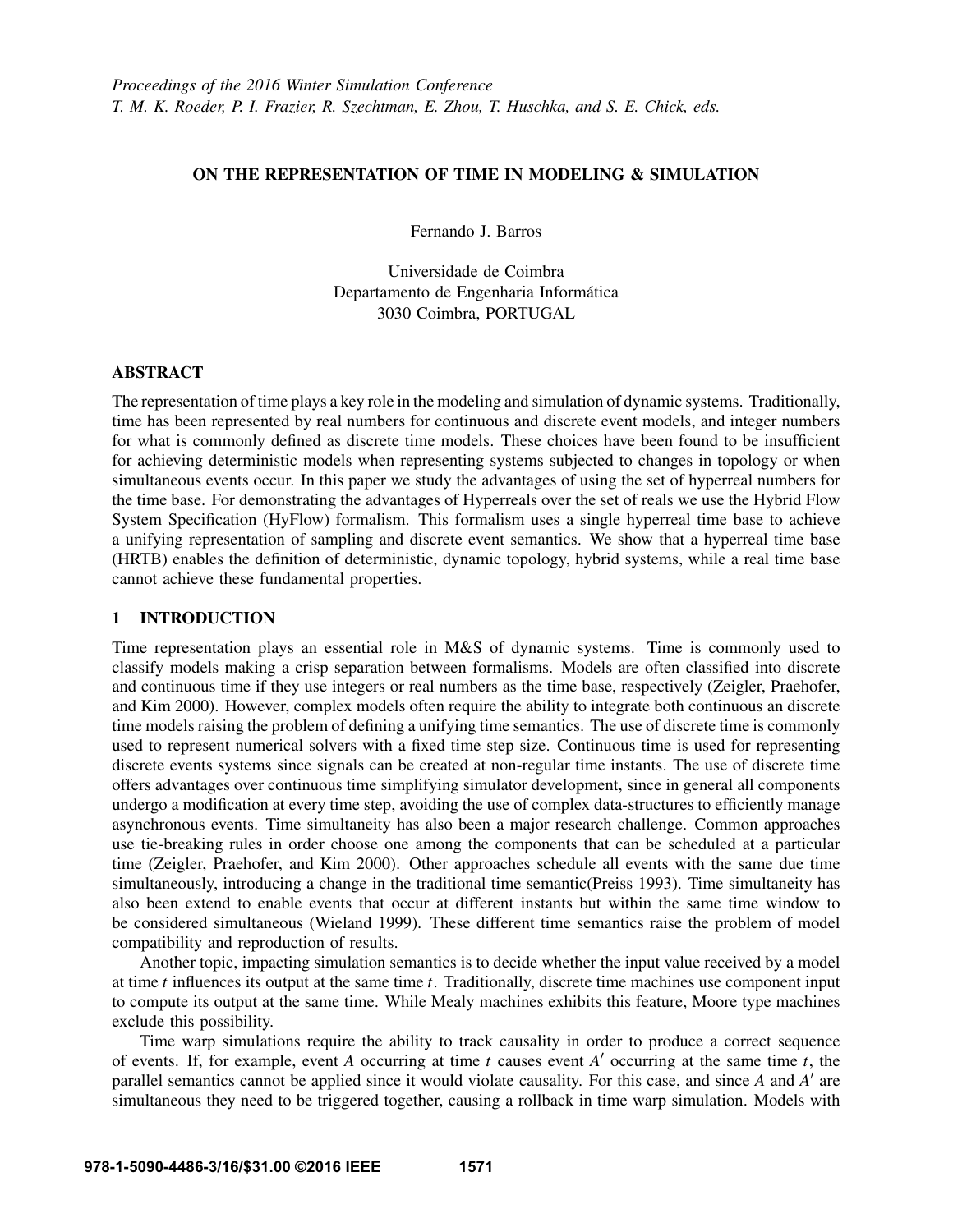dynamic topology pose also causality challenges. An event occurring at time *t* causing the deletion of its transmission link at the same time *t* originates a causality issue. Actually, since the link is deleted at time *t* the event could not be transmitted and the link could not have been removed, causing a contradiction.

At a first glance all choices presented so far look valid and none seems to be intrinsically better and more accurate that the others. The choice among these alternative semantics looks an arbitrary decision that can be made in order to provide a more convenient representation for certain types of models. If we take, for example, discrete time models with a Moore type, if model output at a time *t* cannot take into account the input at time *t* the model will be forced to wait until the next time step so the input can take effect into the output. This situation is quite limiting for represent a large variety of systems since this delay can introduce large errors, in particular when numerical integrators are involved. On the other hand Mealy machines do not have this limitation, but they have problems in representing models with loops, requiring the use of priorities and tie-breaking mechanisms for solving these algebraic loops. Thus the parallel/simultaneous transition semantics mentioned before cannot be apply.

In this paper we describe the Hyperreal Time Base (HRTB) a representation of time based on the set of Hyperreal numbers H. We show that the HRTB provides a simple solution for the semantics problems raised by a conventional time representation based on real or integer numbers, enabling a unifying time base for dynamic systems. To demonstrate the HRTB we use the Heterogeneous Flow System Specification Formalism (HyFlow), a formalism for describing systems with both discrete event and sampling semantics.

## 2 Preliminaries

In this section we describe the semantics of hyperreal numbers that are used for defining a time base for dynamic systems. We introduce also the concepts of flow, causality and partial states.

#### 2.1 Hyperreal Numbers

Hyperreal numbers, H, are an extension to real numbers, R, with the addition of the constructs of infinitesimals and infinite. An infinitesimal can be defined as a number that is smaller than all non-zero positive real numbers. A number *i* is infinitesimal iff  $i < a$  for  $a \in \mathbb{R}^+$  (Goldblatt 1998). Conversely, a number *l* is infinite iff  $l > a$  for  $a \in \mathbb{R}$ .

In our discussion we use one infinitesimal  $\varepsilon$  and one infinite  $\infty$  for defining the time base for dynamic systems. The use of a single infinitesimal enables a simplified operational semantics for hyperreals without compromising expressiveness (Barros 1998), (Barros 2000), (Barros 2008). Since time advance requires mainly the definition of the addition and comparison operators, we assume hyperreals of the form  $(a, z\varepsilon)$ where  $a \in \mathbb{R}$  and  $z \in \mathbb{Z}$ .

Given two numbers  $a + m\varepsilon$  and  $b + n\varepsilon$  we define the add operation by:

$$
(a+m\varepsilon) + (b+n\varepsilon) = (a+b) + (m+n)\varepsilon
$$
\n(1)

The subtract operation is defined by:

$$
(a+m\varepsilon)-(b+n\varepsilon)=(a-b)+(m-n)\varepsilon
$$
\n(2)

The number zero can be written by:

$$
0 \equiv 0 \pm 0\varepsilon \tag{3}
$$

The equality operator is defined for two numbers  $x, y \in \mathbb{H}$  by:

$$
x = y \quad \text{if } x - y = 0 \tag{4}
$$

The relational operator  $\lt$  is defined for  $r + i\varepsilon \in \mathbb{H}$  and 0 by:

$$
r + i\varepsilon < 0 \quad \text{if } r < 0 \lor (r = 0 \land i < 0) \tag{5}
$$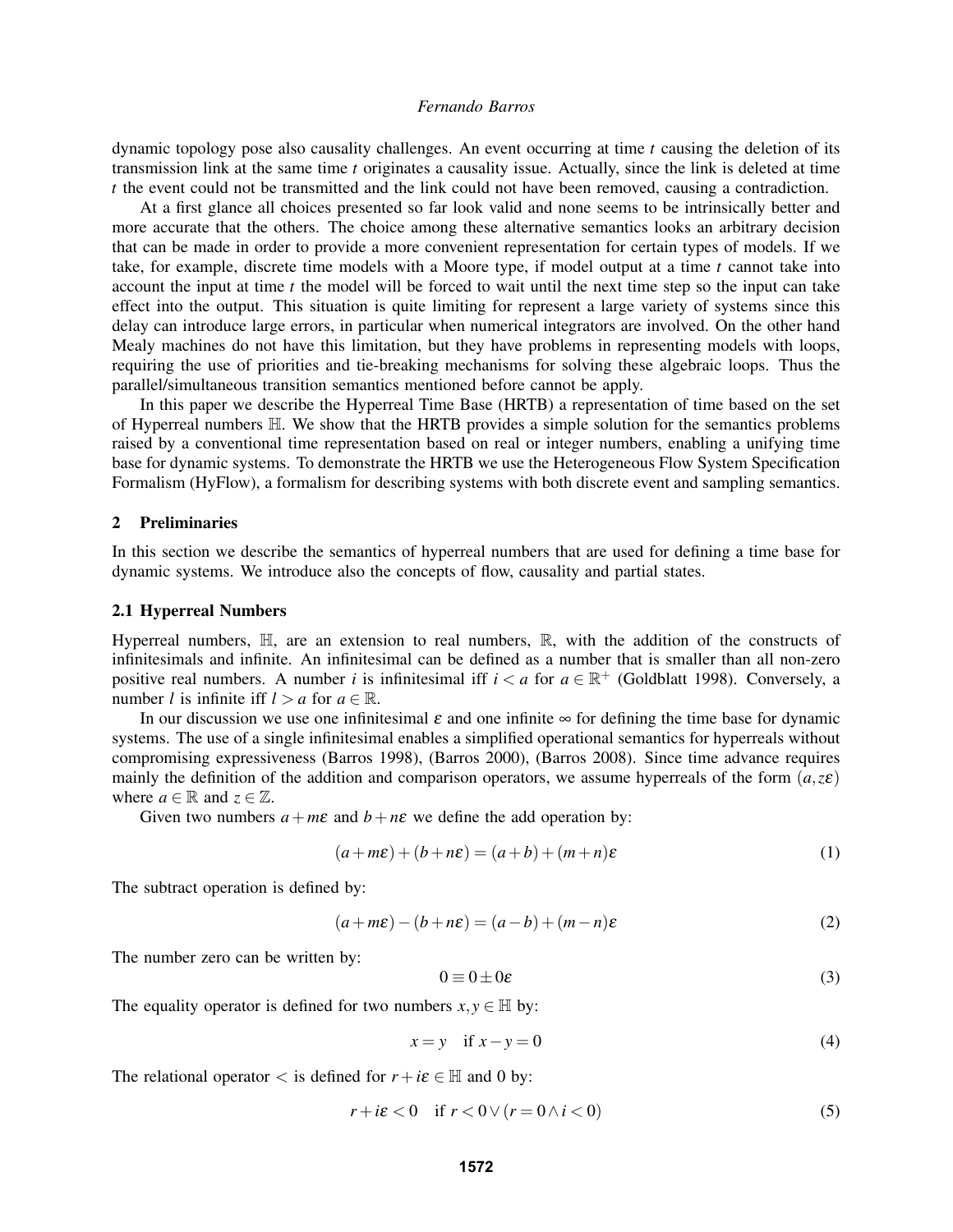The relational operator  $\lt$  is defined for two numbers  $x, y \in \mathbb{H}$  by:

$$
x < y \quad \text{if } x - y < 0 \tag{6}
$$

Given an hyperreal  $a + z\varepsilon$ , the real (standard) part is given by  $(a + z\varepsilon)_{std} = a$ .

The set of positive hyperreals is defined by:

$$
\mathbb{H}_0^+ = \{h : h \in \mathbb{H}, h \ge 0\}
$$
\n<sup>(7)</sup>

The use of hyperreals has been proposed in (Iwasaki, Farquhar, Saraswat, Bobrwo, and Gupta 1995). This work however, did not define the semantics of hyperreals, making its implementation in a modeling formalism or in a programming language an open issue. In particular, this work does not assume hyperreals in the form  $z\epsilon, z \in \mathbb{Z}$ , letting semantics of the time base undefined. The same problem is present in (Mosterman, Simko, Zander, and Han 2014) that does not define the semantics of hyperreals failing to identify a unique infinitesimal required, in our work to enable an operational definition of the non-instantaneous assumption. Nevertheless this work fails to define the operational semantics of a formalism based on hyperreals numbers (Mosterman, Simko, Zander, and Han 2014). This contrast with the HyFlow formalism whose operational semantics is fully defined in Section 3.

#### 2.2 Partial States

A component can be in a state  $s \in S$  with  $S = \{(p,e) | p \in P, 0 \le e \le \rho(p)\}$  where P is the set of partial states (p-states), *e* is the time already elapsed in p-state  $p \in P$ , and  $\rho : P \longrightarrow \mathbb{H}_0^+$  is the maximum time interval a component can stay in p-state  $p \in P$ . The elapsed time in a p-state p is measured from the time instant when the component has entered p-state *p* until the current time. We constrain our study to digital machines where the number of p-state transitions that a component can undergo is finite in a finite time interval. Under this constraint, p-states are piecewise constant, since variables in a digital computer cannot be updated in a continuous manner. Analog computers do not impose these constraints and can provide a continuous update of p-states, but are out scope of this study. Although, analog computers are nowadays virtually extinct, their model is still used in some formalisms that are based on the existence of continuous variables , (Bliudze and Krob 2009), (Henzinger 1996), (Praehofer 1991). Nevertheless, these formalisms need to be translated into some representation amenable to be described by digital computers, if simulation is required.

#### 2.3 Causality: Non-Instantaneous Change Assumption (NIA)

We consider the non-instantaneous assumption (causality) that describes the time semantics of modeling instances (components) when subjected to a transition (Barros 1998).

**Assumption.** A component undergoing a transition at time *t* only changes its p-state at time  $t + \varepsilon$ (Barros 1998).

Taking as an example a component undergoing one single transition at time  $t \in (-\infty, +\infty)$ , the component will be in p-state *p* during the interval  $(-\infty, t]$  and in a new p-state *p'* in the interval  $(t, +\infty) = [t + \varepsilon, +\infty)$ as depicted in Figure 1. The infinitesimal  $\varepsilon$  provides an alternative notation for discontinuities, where the traditional right discontinuity time  $t^+$  can be expressed by  $t + \varepsilon$ . The infinitesimal enables a simple notation to specify the occurrence time of a discontinuity that happens after another discontinuity. If, for example, a discontinuity occurs after  $t^+$ , its occurrence time can be expressed by  $t + 2\varepsilon = t^{++} = (t^+)^+$ .

We note that the p-state is well defined during the transition, occurring at time *t*, that causes the change  $p \rightarrow p'$ . Component p-state is given by *p* during the interval  $[t, t + \varepsilon)$  and  $p'$  at time  $t + \varepsilon$ . More generally, the next p-state  $p'$  is computed by a transition function that takes also into account the current input value and the time elapsed in p-state *p*, as described in Section 3.1.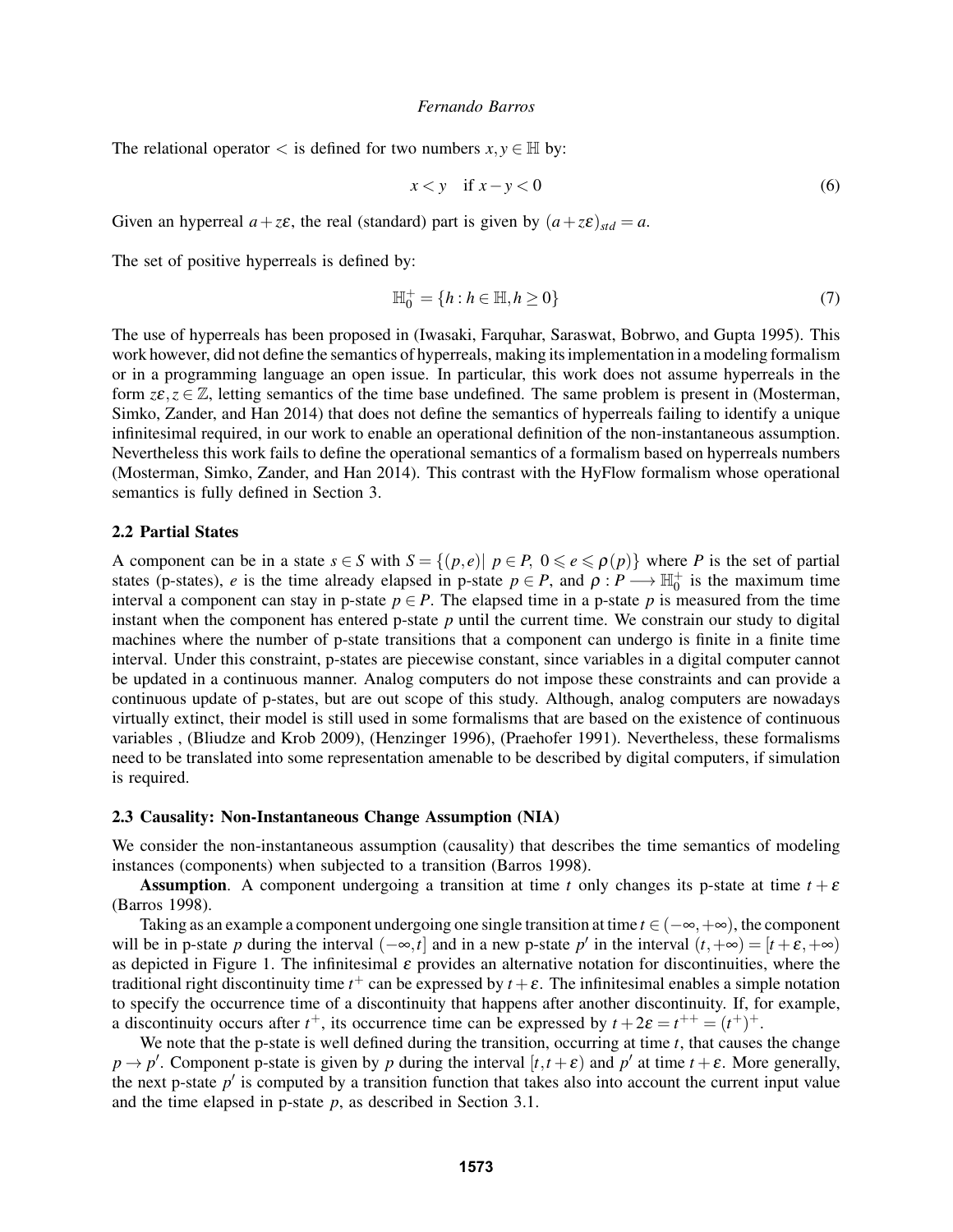

Figure 1: Non-instantaneous assumption(NIA).

This assumption postulates that all transitions take the same amount of time  $\varepsilon$  to take effect. This postulate enables the use of the operations defined in Section 2.1. Without this assumption it would become virtually impossible to provide a simple operational semantics for representing dynamics systems. For example, the concept of simultaneity would be very difficult to express if the infinitesimals were allowed to be different.

Non-instantaneous change gives an operational definition of causality by defining the time between the cause and its effect as  $\varepsilon$ . Given the operations on infinitesimals it is possible to define a total order for transitions and to provide deterministic semantics for simultaneous transitions as we show in the next sections. The non-instantaneous assumption enables the use of feedback loops of zero-delays and changes of topology without introducing non-determinism and inconsistencies (Barros 1998).

#### 3 THE HYFLOW FORMALISM

The Heterogeneous Flow System Specification (HyFlow) is a formalism created to represent hybrid modular systems (Barros 2003). HyFlow defines two types of models: basic and network. Basic models provide state representation and state transition functions. Network models are a composition of basic models and/or other network models. To the best of our knowledge HyFlow was the first hybrid formalism to use a HyperReal time-base (Barros 2008). Additionally, the HyFlow formalism merges discrete event system with sampling-based systems that have been traditionally represented by a real time base and a discrete time base, respectively (Zeigler, Praehofer, and Kim 2000), (Manna and Pnueli 1993). The HyFlow formalism proposes a hyperreal time base in order to seamlessly unify these two paradigms.

#### 3.1 HyFlow Basic Model

We describe HyFlow basic models and their semantics. A HyFlow basic model associated with name  $B \in \widehat{B}$ is defined by:

$$
M_B=(X,Y,P,\rho,\omega,\delta,\bar{\Lambda},\lambda)
$$

where

 $X = \overline{X} \times \overline{X}$  is the set of input flow values

 $\bar{X}$  is the set of continuous input flow values

 $\ddot{X}$  is the set of discrete input flow values

 $Y = \overline{Y} \times \overline{Y}$  is the set of output flow values

 $\bar{Y}$  is the set of continuous output flow values

 $\ddot{Y}$  is the set of discrete output flow values

*P* is the set of partial states (p-states)

 $\rho: P \longrightarrow \mathbb{H}^0_{+\infty}$  is the time-to-input function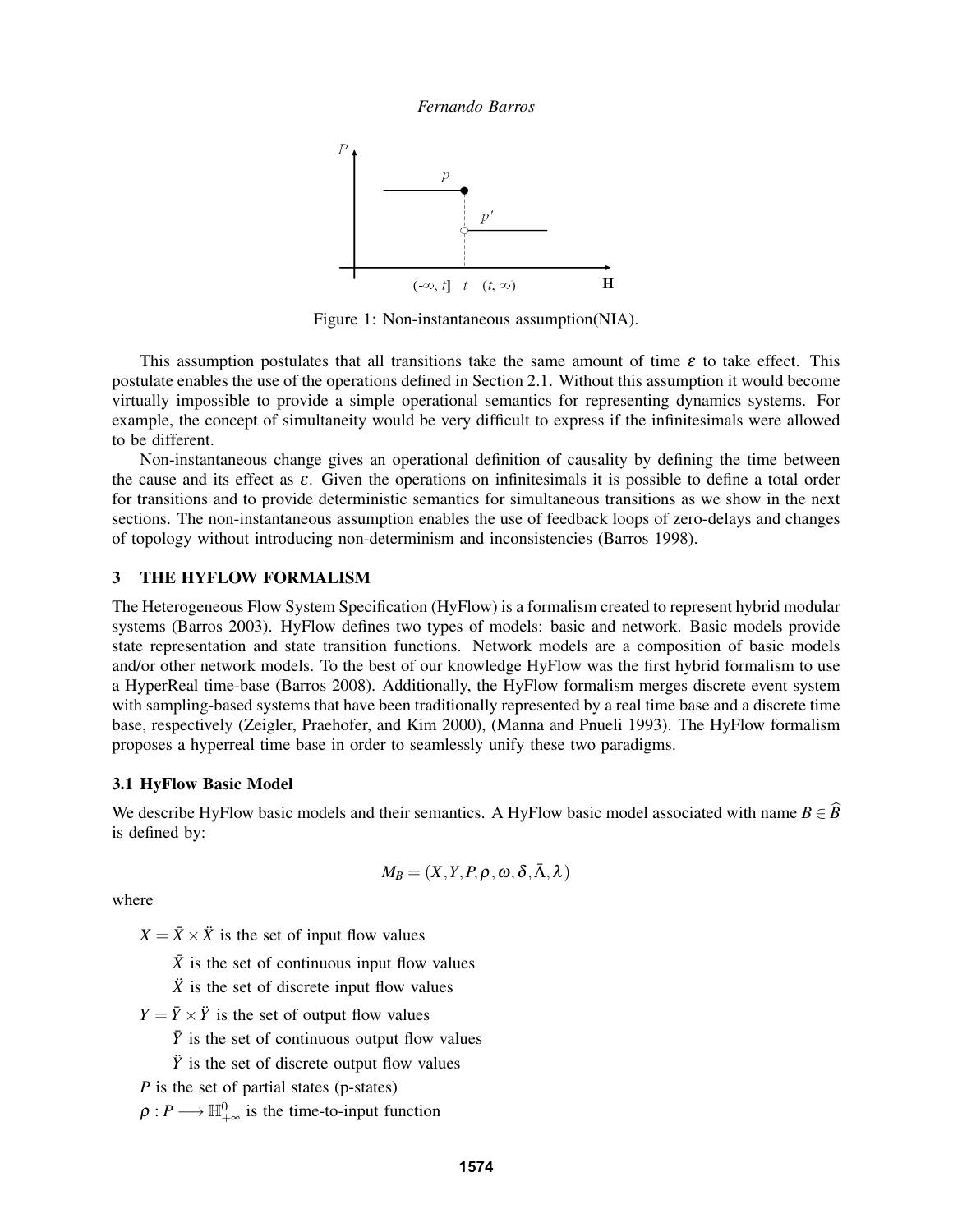- $\omega: P \longrightarrow \mathbb{H}^0_{+\infty}$  is the time-to-output function
- $S = \{(p, e) | p \in P, 0 \le e \le v(p) \}$  is the state set

with  $v(p) = min\{\rho(p), \omega(p)\}\$ , representing the time to transition function

- $\delta$ :  $S \times X^{\emptyset} \longrightarrow P$  is the transition function
	- where  $X^{\emptyset} = \overline{X} \times (\overline{X} \cup {\emptyset})$

and  $\varnothing$  represents the null value (absence of value)

- $\bar{\Lambda}: S \longrightarrow \bar{Y}$  is the continuous output function
- $\lambda$ : *P* →  $\ddot{Y}$  is the partial discrete output function

HyFlow models describe independent entities that can only communicate through input/output interfaces, defined by sets *X* and *Y*, respectively. These sets are structured into continuous and discrete parts since the corresponding HyFlow components can accept and produce hybrid signals. The transition function,  $\delta$ , describes how a component changes from the current p-state to the next one. Transitions can be triggered by different conditions. A component can change its p-state due the arrival of a discrete flow. A component can also change the p-state according to its autonomous behavior specified by the time-to-input/output functions  $\rho$  and  $\tau$ . When the time elapsed in the current p-state reaches a value specified by one of these time functions, the component changes its p-state. A change can also be triggered by any combination of the previous conditions. The output function  $\overline{\Lambda}$  describes the continuous flow output of a component, while the function  $\lambda$  describes the discrete flow. This latter function can only be non-null when the time elapsed in the current p-state reaches the time-to-output function  $\tau$ .

## 3.2 HyFlow Basic Component

Models themselves do not provide the semantics of HyFlow entities since they do not specify how rules are applied to dynamic entities that evolve over time. To obtain timed semantics we can use the concept of HyFlow component (Barros 2008). Components have their behavior governed by HyFlow models but they introduce the rules on how models are interpreted.

A HyFlow basic component obeys to the *non-instantaneous assumption* defined in Section 2.3, implying that a transition occurring at time *t* only takes effect at time  $t^+ = t + \varepsilon$ . This constraint enables the deterministic simulation of HyFlow models (Barros 2008), particularly at times when a network model undergoes a change in the topology or when there are loops of zero-time delay.

A basic component associated with name  $B \in \widehat{B}$  and with model  $M_B = (X, Y, P, \rho, \omega, \delta, \overline{\Lambda}, \lambda)$  is defined by:

$$
\Xi_B = (\langle s, v \rangle, T, V, \Lambda, \Delta)
$$

where

 $s = (p,t) \in S$ , is the component state, where

 $S = \{(p,t)|p \in P, t \in \mathbb{H}\}\$ is the component state set

*p* is the component p-state

*t* is the time of component last transition

 $v \in Y^{\emptyset}$ , is the component output value, with  $Y^{\emptyset} = \overline{Y} \times (\overline{Y} \cup \{\emptyset\})$ 

- $T: \{\} \longrightarrow \mathbb{H}$ , is the time of the next transition function, defined by:  $T() = t + v(p)$
- $V: \{\}\longrightarrow Y^{\emptyset}$ , is the component output function, defined by: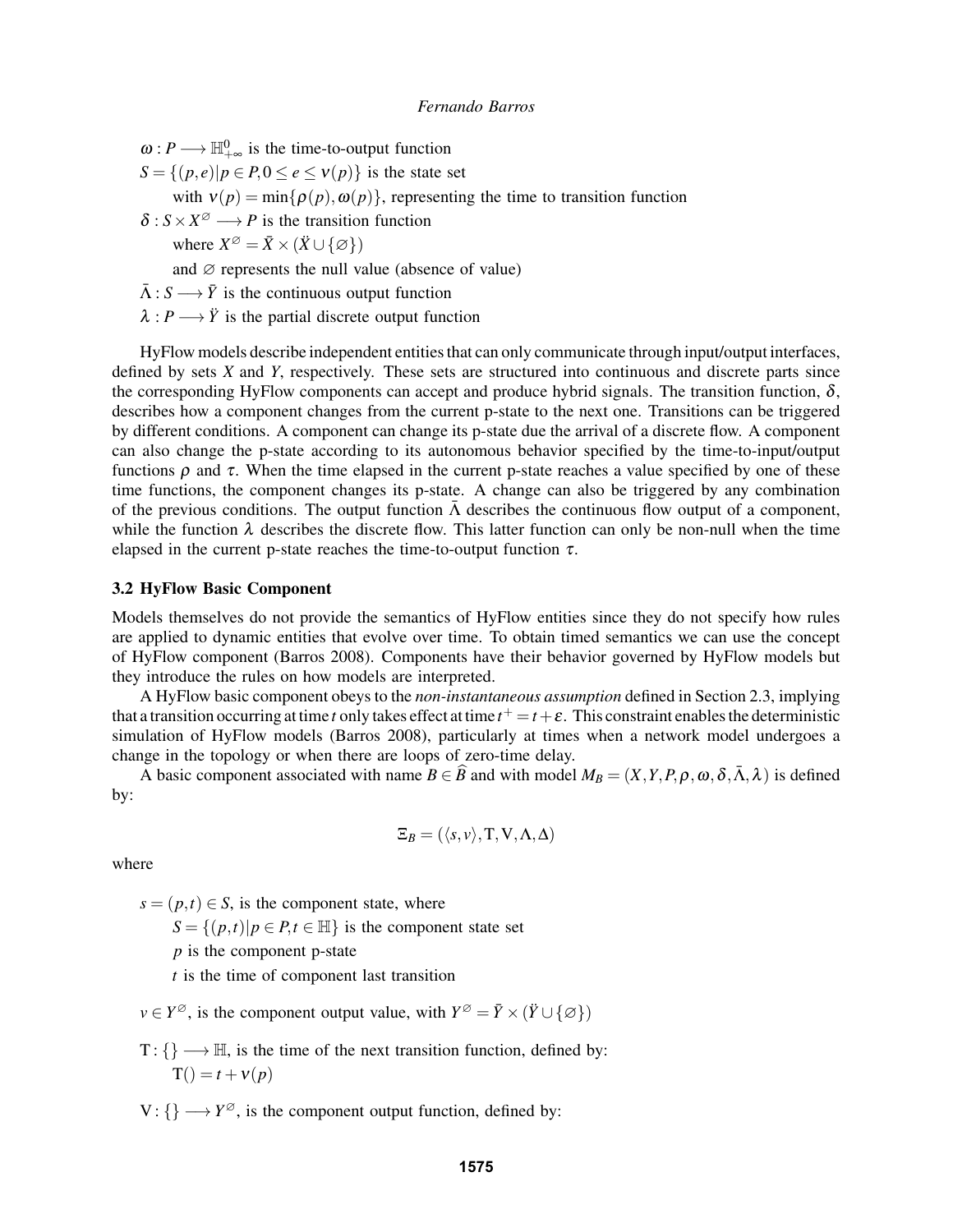$V() = v$ 

 $\Lambda$ : H, is the component output action, defined by:

$$
\Lambda(\tau) \triangleq \textbf{if } (\tau - t = \omega(p))
$$
  

$$
v \leftarrow (\bar{\Lambda}(p, \tau - t), \lambda(p))
$$
  
else  

$$
v \leftarrow (\bar{\Lambda}(p, \tau - t), \varnothing)
$$

 $\Delta : \mathbb{H} \times X^{\emptyset}$ , is the component transition action, defined by:

 $\Delta(\tau,(\bar{x},\bar{x})) \triangleq$ if  $(τ ≠ T() ∧ *x* ≠ ∅)$  return  $s \leftarrow (\delta((p, \tau - t), (\bar{x}, \ddot{x})), \tau + \varepsilon),$ 

where by the non-instantaneous propagation, the component state changes only at  $\tau + \varepsilon$ 

#### 3.3 Example: Mealy Machines

HyFlow defines Moore-type machines keeping inputs isolated from outputs. Mealy-type machines, on the contrary, compute output based on its current input. This feature makes it difficult to handle loops formed by connecting machines and do not enable a parallel semantics where all components schedule for the same time can be triggered simultaneously. Since Mealy machines are mainly targeted to represent discrete time systems it looks a good solution to let outputs change instantaneously, as represented in Figure 2, since otherwise the input could only be translated into the output at the next time step. This behavior can hardly be acceptable in many cases, like numerical solvers, since it could compromise accuracy. Given the Hyperreal time base we can express Mealy machines into an equivalent HyFlow model. Let us consider an hypothetical Mealy-type HyFlow discrete output function defined by:

$$
\lambda:X\times P\longrightarrow \ddot{Y}
$$

We can modify model transition function and schedule a new event in zero time after the input, so the output can reflect it after an infinitesimal as shown in Figure 3. The ouput value can be made a function of the current input by introducing a new transition to a transitory state  $p''$  that takes into account input *x* at time *t*. The output at time  $t + 2\varepsilon$  corresponds to the Meal-type machine of Figure 2. Thus in practice, a Mealy-type machine can be approximated by a Moore-type machine with the extra cost of an additional transitory (zero-time) transition. Although this semantics departs from fixed time step behavior, it enables self-loops and parallel transitions, as discussed in Section 3.7. Under the hyperreal time base (HRTB), Mealy-type machines are obviously flawed and based on naive considerations of synchronism that can be adopted to simplify simulator development.

Given the semantics enabled by hyperreals it becomes clear that real numbers provide a coarse approximation that have been used when a rigorous representation is relaxed. Although the infinitesimal part seems to add up reaching potential very large values, the we may choose a non-standard number for specifying the time advance, making transitions occur at standard numbers. If, for example, we require a model to enter into a new p-sate at time  $7+0\varepsilon$ , a time advance of  $7-\varepsilon$  can be specified so the transition takes affect at time 7.

#### 3.4 HyFlow Network Model

HyFlow network models are compositions of HyFlow models (basic or other HyFlow network models). Let  $\hat{N}$  be the set of names corresponding to HyFlow network models, with  $\hat{N} \cap \hat{B} = \{\}$ . Formally, a HyFlow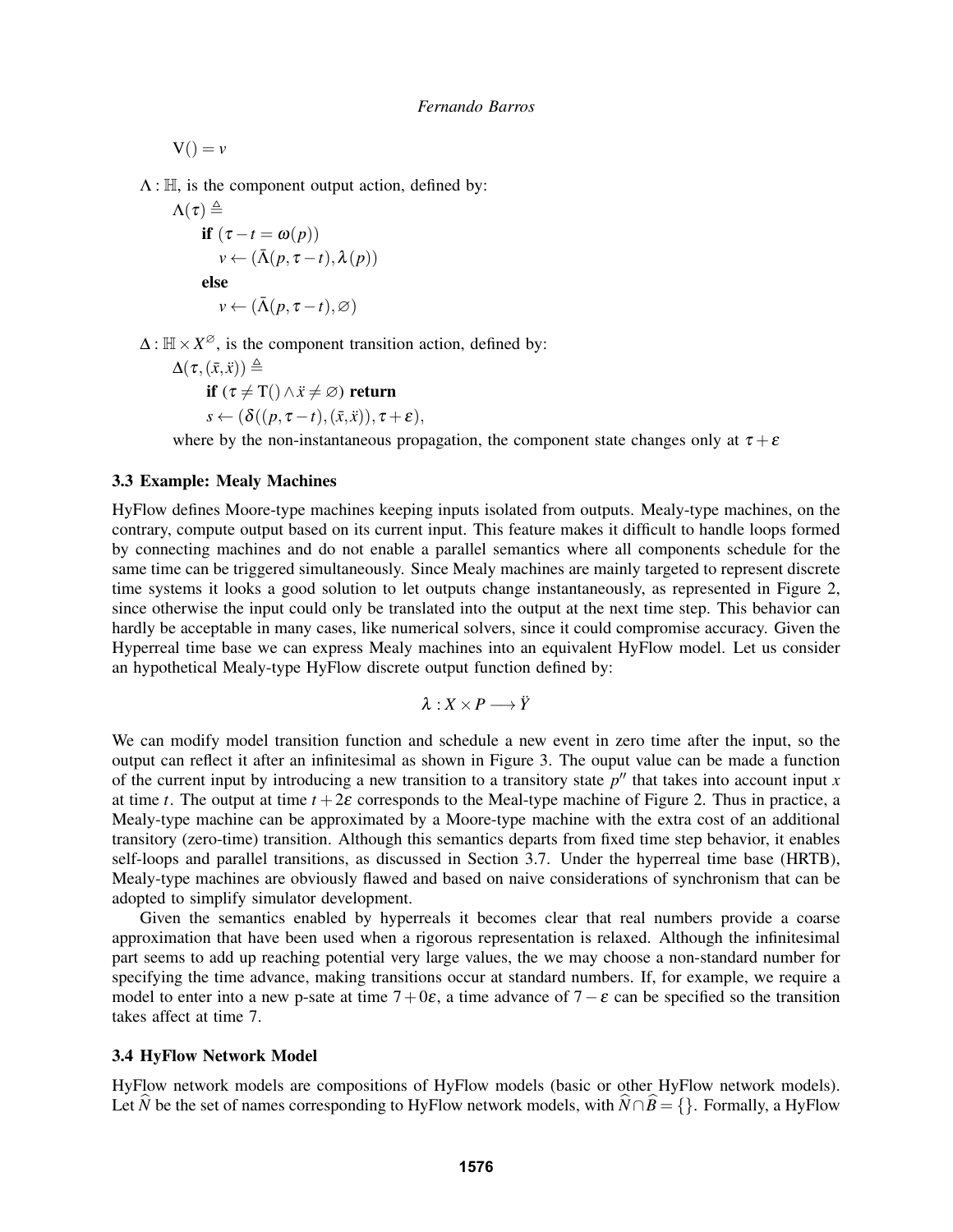

Figure 2: Mealy-type semantics. Figure 3: Equivalent HyFlow semantics.

network model associated with name  $N \in \hat{N}$  is defined by:

$$
M_N=(X,Y,\eta)
$$

where

*N* is the network name

 $X = \overline{X} \times \overline{X}$  is the set of network input flows

 $\bar{X}$  is the set of network continuous input flows

 $\ddot{X}$  is the set of network discrete input flows

 $Y = \overline{Y} \times \overline{Y}$  is the set of network output flows

 $\bar{Y}$  is the set of network continuous output flows

 $\ddot{y}$  is the set of network discrete output flows

 $\eta \in \hat{\eta}$  is the name of the dynamic topology network executive

with

$$
\eta \in \widehat{\eta}
$$
 representing the set of all names associated with HyFlow executive models, constrained to  $\widehat{\eta} \cap \widehat{B} = \widehat{\eta} \cap \widehat{N} = \{\}$ 

Executives are uniquely assigned to network models, i.e.,

 $\forall_{i,j\in\widehat{N},i\neq j}$   $\eta_i \neq \eta_j$  with  $M_k = (X,Y,\eta)_k, \forall_{k\in\widehat{N}}$ 

The model of an executive  $\eta \in \hat{\eta}$ , is a modified HyFlow basic model, defined by:

$$
M_{\eta} = (X, Y, P, \rho, \omega, \delta, \bar{\Lambda}, \lambda, \widehat{\Sigma}, \gamma)_{\eta}
$$

where

 $\widehat{\Sigma}_{\eta}$  is the set of network topologies

 $\gamma_{\eta}: P_{\eta} \longrightarrow \widehat{\Sigma}_{\eta}$  is the topology function

The network topology  $\Sigma_{\alpha} \in \widehat{\Sigma}_{\eta}$ , corresponding to the p-state  $p_{\alpha} \in P_{\eta}$ , is given by the 3-tuple

$$
\Sigma_{\alpha} = \gamma(p_{\alpha}) = (C_{\alpha}, \{I_{i,\alpha}\} \cup \{I_{\eta,\alpha}, I_{N,\alpha}\}, F_{i,\alpha} \cup \{F_{\eta,\alpha}, F_{N,\alpha}\})
$$

where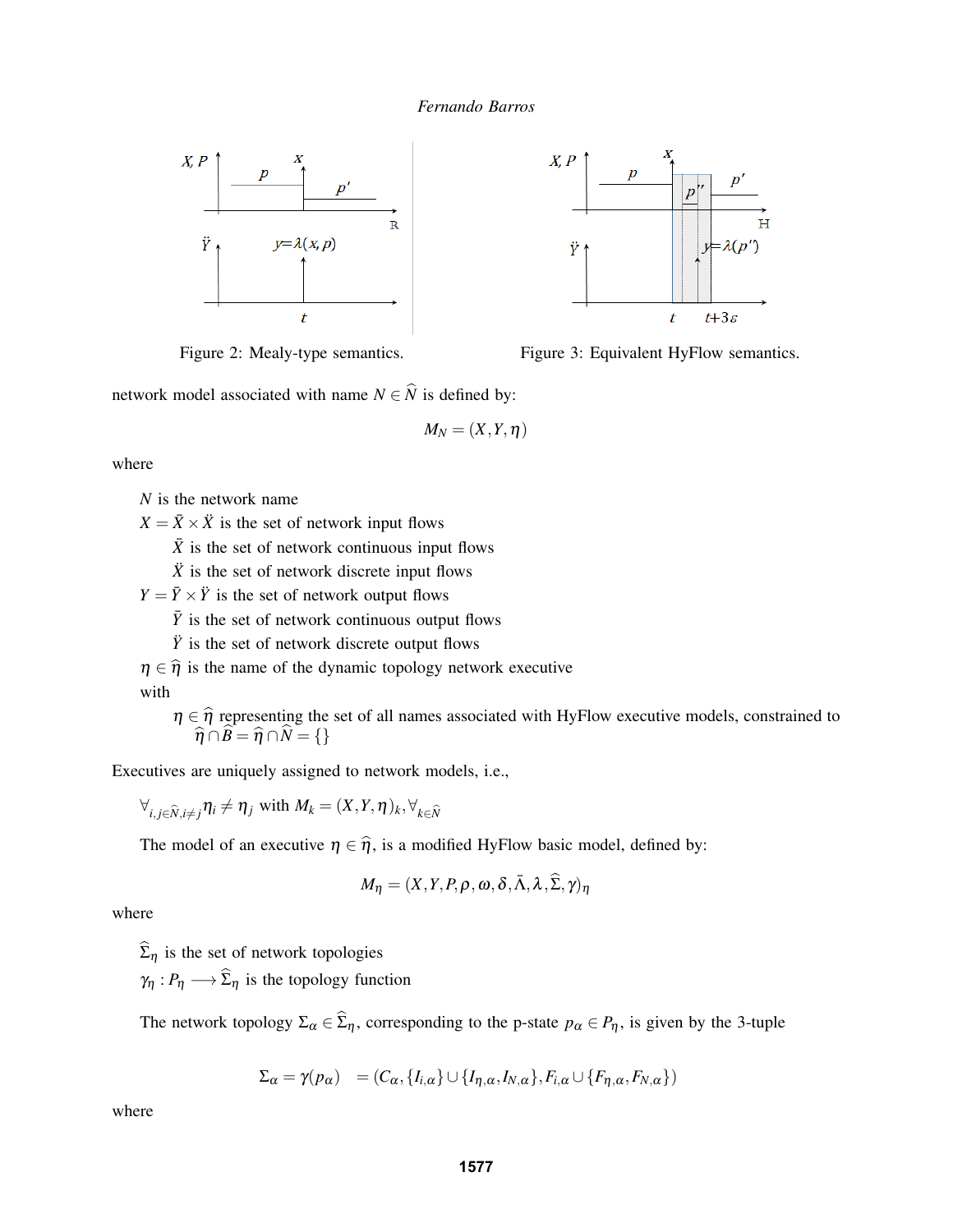$C_{\alpha}$  is the set of names associated with the executive state  $p_{\alpha}$ for all  $i \in C_\alpha \cup \{\eta\}$ 

 $I_{i,\alpha}$  is the sequence of asynchronous influencers of *i* 

 $F_{i,\alpha}$  is the input function of *i* 

 $I_{N,\alpha}$  is the sequence of network influencers

 $F_{N,\alpha}$  is the network output function

For all 
$$
i \in C_{\alpha}
$$
  
\n
$$
M_i = (X, Y, P, \rho, \omega, \delta, \bar{\Lambda}, \lambda)_i \text{ if } i \in \widehat{B}
$$
\n
$$
M_i = (X, Y, \eta)_i \text{ if } i \in \widehat{N}
$$

The executive is a special component that controls the network topology. Topology depends on the current executive p-state and it is established by the *topology function* γ. Changes in network topology include the ability to modify composition and coupling through add and delete operations. Although HyFlow relies on a central component to manage the topology of each network, the decision to change this topology can be made by any arbitrary component or in cooperative manner by several components. However, this decision needs to be communicated to the executive so it can become effective. HyFlow topology management guarantees well defined and deterministic behavior when changes in topology occur (Barros 2008).

#### 3.5 Executive Component

Before describing the network component we define the executive component, an extension to the basic component, that introduces the topology function required to establish network current topology. A HyFlow executive component  $\Xi_{\eta}$  with  $\eta \in \hat{\eta}$ , associated with the executive model  $M_{\eta} = (X, Y, P, \rho, \omega, \delta, \bar{\Lambda}, \lambda, \hat{\Sigma}, \gamma)$ is defined by:

$$
\Xi_{\eta}=(\langle (p,e),v\rangle,\mathrm{T},\mathrm{V},\Lambda,\Delta,\Gamma)
$$

where

 $\Gamma: \{\} \longrightarrow \widehat{\Sigma}$ , is the executive component topology function defined by:  $\Gamma() = \gamma(p)$ 

Executive component function  $\Gamma$  defines a short notation to describe the current network topology and it is used in the next section to define network semantics and in particular network dynamic topology.

#### 3.6 HyFlow Network Component

A network is composed by the executive component and a set of other components. These components and their interconnections can change according to the current state of the executive. Components can be basic or other HyFlow networks, making possible to define networks hierarchically. A HyFlow network component  $\Xi_N$  with  $N \in \hat{N}$ , associated with the network model  $M_N = (X, Y, \eta)$ , and executive  $M_\eta =$  $(X_n, Y_n, P, \rho, \omega, \delta, \bar{\Lambda}, \lambda, \hat{\Sigma}, \gamma)$ , is defined by:

$$
\Xi_N = (\langle \nu \rangle, \mathrm{T}, \mathrm{V}, \Lambda, \Delta)
$$

where

T:  $\{\}\longrightarrow\mathbb{H}$ , is the maximum time allowed in the current state defined by: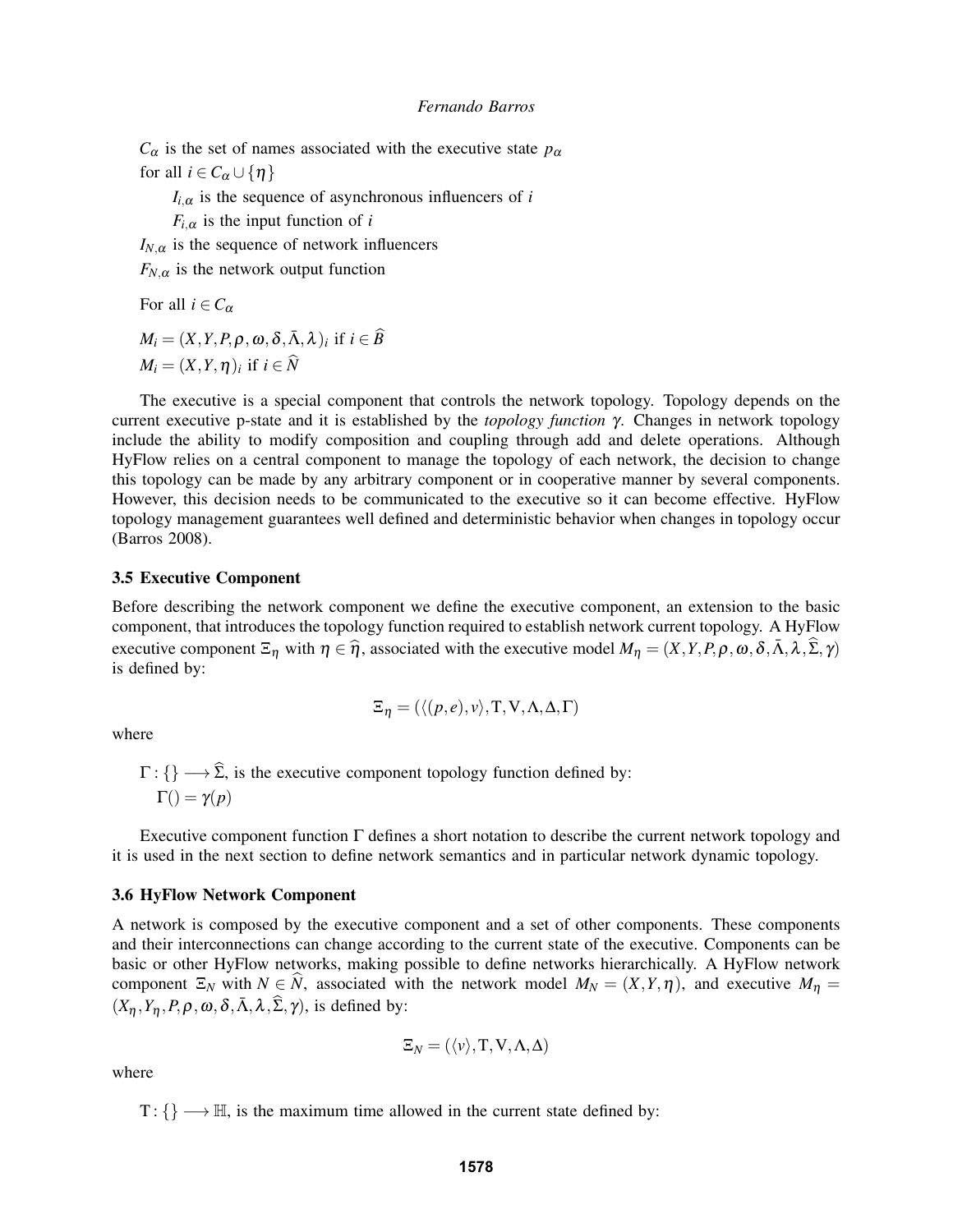$$
T() = min{Tj()|j \in C \cup {\eta}}
$$
  
with  $(C, {Ii} \cup {Iη, IN}, Fi \cup {Fη, FN}) = Γη()$ 

- $V: \{\} \longrightarrow Y^{\emptyset}$ , is the component output function, defined by:  $V() = v$
- $\Lambda$ : H, is the network component output action defined by:

$$
\Lambda(\tau) \triangleq
$$
  
\n**forall**  $i \in C \cup \{\eta\}$  **do**  $\Lambda_i(\tau)$   
\n $v \leftarrow F_N(\times_{i \in I_N} V_i())$   
\nwith  $(C, \{I_i\} \cup \{I_\eta, I_N\}, F_i \cup \{F_\eta, F_N\}) = \Gamma_\eta()$ 

 $\Delta: \mathbb{H} \times X^{\emptyset}$ , is the component transition action defined by:

 $\Delta(\tau,(\bar{x},\bar{x})) \triangleq$ if  $(τ \neq T() \land \ddot{x} \neq \emptyset)$  return **forall**  $i \in C$  **do**  $\Delta_i(\tau, F_i(\times_{j \in I_i} v_j))$  [A] **do**  $\Delta_{\eta}(\tau, F_{\eta}(\times_{j\in I_{\eta}} v_j))$  [B]

with

$$
v_j = \begin{cases} V_j() & \text{if } j \neq N \\ (\bar{x}, \ddot{x}) & \text{if } j = N \end{cases}
$$

and

$$
(C, \{I_i\} \cup \{I_\eta, I_N\}, F_i \cup \{F_\eta, F_N\}) = \Gamma_\eta(), \text{ before line B} (C, \{I_i\} \cup \{I_\eta, I_N\}, F_i \cup \{F_\eta, F_N\})' = \Gamma_\eta(), \text{ after line B}
$$

In the component transition action ∆, line A computes the transition in all the components excluding the executive. Since HyFlow components are modular these transitions can be taken in parallel (or in any arbitrary order) since they are independent. Executive transition is only performed in Line B. Thus, changes in topology will only affect the next transition as imposed by the non-instantaneous propagation assumption. Line B also establishes the new network topology that comprises now the current set of components *C'*. The executive transition removes the set of components  $C\setminus\overline{C}'$  and introduces the new set of components  $C' \setminus C$ .

## 3.7 Time-Base for Network Models

We discuss the implications of the non-instantaneous assumption (NIA) in network semantics. An obvious problem if NIA was not valid would be the support for dynamic topologies (Barros 1998). If executive p-state would be allowed to change at time *t* when, for example, an input arrives, the topology could be modified in such a way that the input would not reach the executive. In this case we would obtain a erroneous behavior since causality would be violated. We have used infinitesimals in 2.1 in order to guarantee that changes in topology cannot affect causality. From this problem we consider that NIA is actually correct, and that formalisms not complying with this assumption are intrinsically flawed since they cannot guarantee causality when changes in topology are involved. We can consider that a universal representation needs to provide a solution for dynamic topologies, and obviously a formalism violating the non-instantaneous assumption cannot provide a correct behavior. We also consider that NIA should either be considered valid or non valid. Pretending that it can be valid only when structural changes are involved is certainly a non-sense.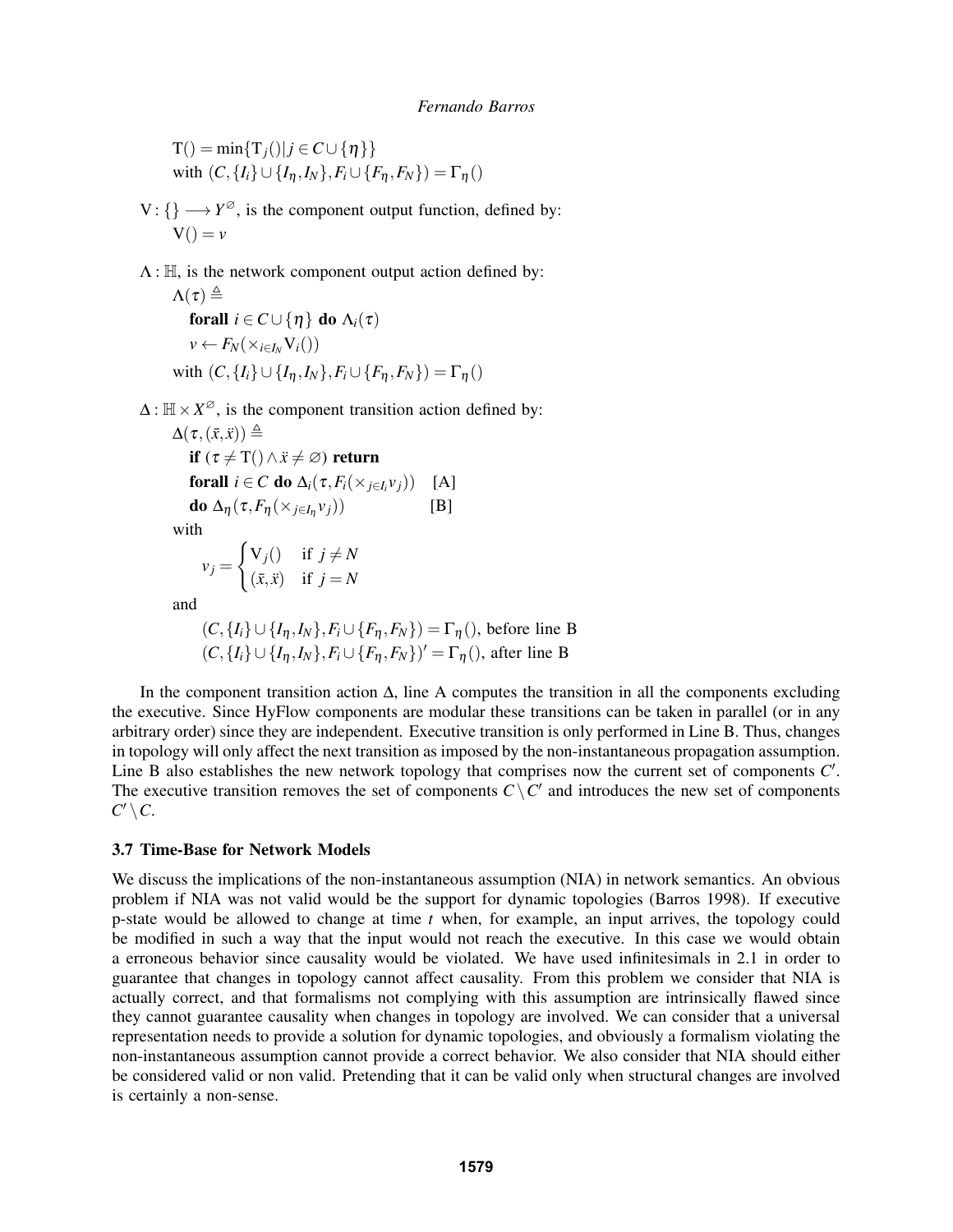As mentioned before, the NIA enables also parallel semantics in the presence of algebraic loops. In its simple case a self-loop with zero-time delay introduces a problem when using Mealy machines. Solutions require the use of solvers to decide what is the actual component output, preventing also a parallel semantics. Using the NIA, outputs become decoupled from inputs preventing the very existence of algebraic-loops, greatly simplifying simulation. Actually, the solution of algebraic loops in Mealy machines, like Causal Block Diagrams (Denckla and Mosterman 2005), prevents models from being hierarchical simulated since they need to be flattened before simulation to enable the solution for these loops (Denil, Meyers, Meulenaere, and Vangheluwe 2015).

Another issue is whether transitions can be made sequentially, i.e., one component at a time, or if they must to be done in parallel, i.e., all components scheduled to change at a time *t* must be triggered at that time. This problem has been open to interpretation and both approaches are considered to be correct, depending on the conveniences of modeling and/or simulator implementation (Zeigler, Praehofer, and Kim 2000). Actually, assuming NIA to be true, triggering sequentially means that for each transition an infinitesimal is added to the simulation time. Thus, if components are triggered sequentially the transition time will depend on the number of components with the same scheduling time. Essentially, a component will undergo a transition at some random time above its specified scheduling time. This non-deterministic semantics can hardly be accepted, i.e., if one does not accept a component to be triggered at a different (standard) time of its specification, one should also not accept that it can be triggered at a different hyperreal time. Given this arbitrary and non-deterministic semantics we assume that the sequential triggering of components that have scheduled to trigger at the same time is intrinsically flawed.

 $\mathbb H$  also enable a simple description of time warp simulations. Assuming a parallel semantics, an event schedule from time *t* to the same time *t* would be considered as simultaneous in a real time base, imposing a rollback. This rollback is actually a causality error since the second event has occurred after the first one. On the contrary, a solution based on the HRTB guarantees causality, preventing a rollback in this situation. So called superdense semantics (SDS) can also be used to prevent this causality error. Differences between HRTB and SDS are described in Section 4.

## 4 RELATED WORK

Our approach relates to the work on super dense semantics (SDS) (Liu, Matsihoudis, and Lee 2006), (Manna and Pnueli 1993) but there are some key differences. First, we have intended to represent the physical concept of causality, and the infinitesimal time becomes a natural choice. However, no direct physical meaning is associated with the integer tag representation used in SDS. This integer tag is interpreted with the step taken at time *t* (Manna and Pnueli 1993), implying that after time *t* the tag is reset to zero. Actually, (Lee and Zheng 2005)[Section 5], defines the *initial value function* at time *t* to set the tag to zero. Moreover, the tags are constrained to be positive, departing from an hyperreal interpretation where negative values for tags could be used, as described in Section 3.3. We consider that SDS semantics for tags has no physical or mathematical meaning in the perspective of the non-instantaneous assumption defined in Section 2.3. In particular, we found no evidence that (Manna and Pnueli 1993) and (Lee and Zheng 2005) use the hyperreal addition (1) in SDS. In our semantics, the sum of two numbers  $a + m\epsilon$  and  $b + n\epsilon$  would be defined, using SDS, by:

$$
(a+m\varepsilon) + (b+n\varepsilon) = \begin{cases} (a+b) + (m+n)\varepsilon & \text{if } a = 0 \lor b = 0\\ (a+b) + 0\varepsilon & \text{otherwise} \end{cases}
$$
(8)

Addition semantics defined in (8) have obviously no mathematical or physical meaning in the perspective of the non-instantaneous assumption defined in Section 2.3. In particular the reset of infinitesimals when adding non-zero numbers can be regarded as a mathematically flawed. Moreover, a trace of a HyFlow component simulated using the hyperreal semantics is, in general different from the traces obtained with super dense semantics. Interesting noting that in a recent work SDS has been dropped and real numbers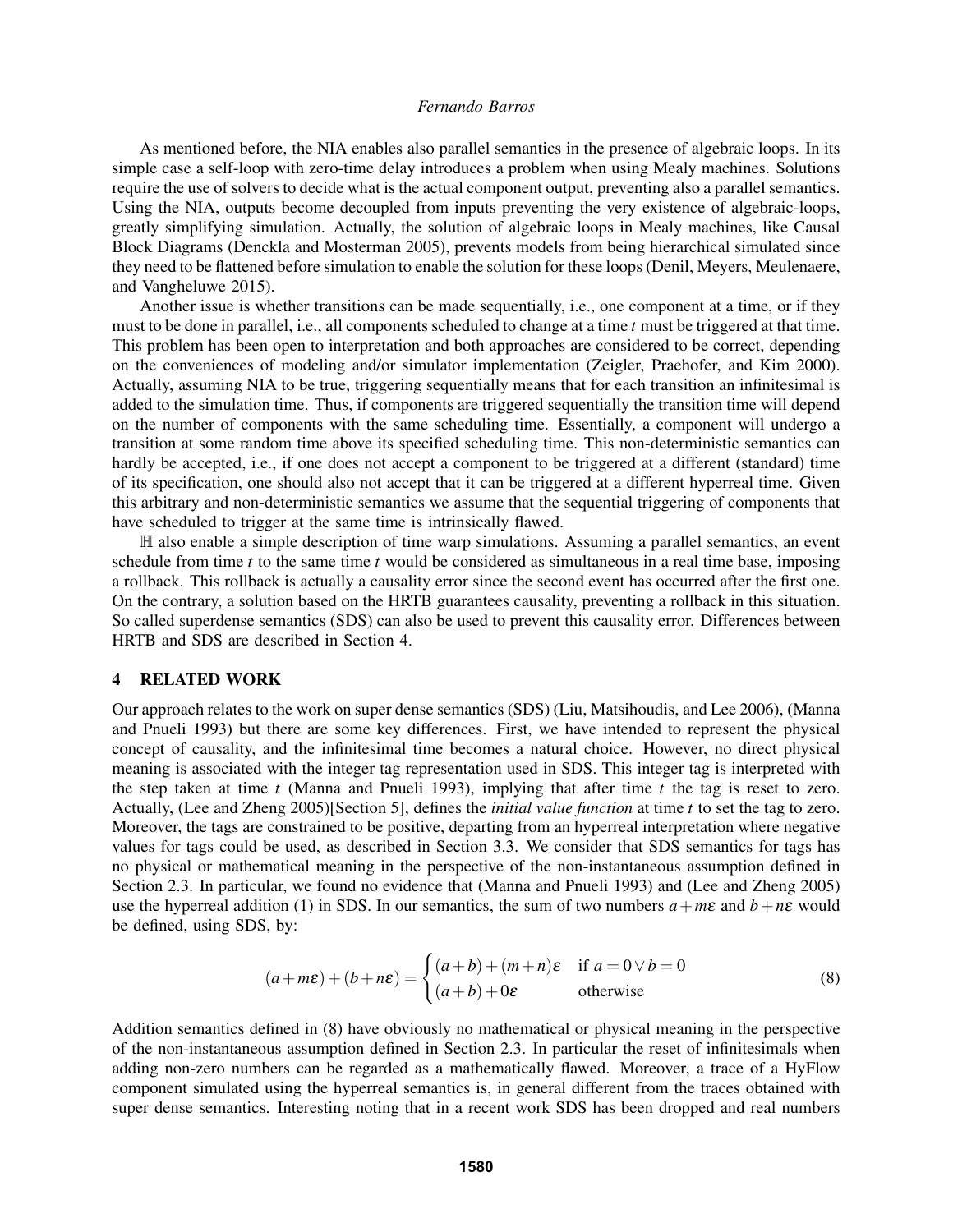have been reintroduced (Tripakis, Stergiou, Shaver, and Lee 2013), for describing the same class of hybrid systems described in(Lee and Zheng 2005) .

We found it also puzzling that, after defining SDS (Manna and Pnueli 1993), authors declare they are not going to apply it: *"... in this paper we continue to use the sampling-computation semantics. The advantages of sampling semantics are that it is simpler than the super-dense semantics..."*. In fact, (Manna and Pnueli 1993) considers discrete time as the most adequate representation for sampling computations. On the contrary, in the HyFlow formalism, sampling computations are achieved under a the hyperreal time-base that are also used to describe discrete event semantics.

In earlier versions of modeling formalisms, like classical DEVS (Zeigler, Praehofer, and Kim 2000), components were triggered sequentially. New versions, like (P)arallel-DEVS make transitions in parallel (Zeigler, Praehofer, and Kim 2000). However, since P-DEVS uses real numbers as the time base, the net effect is that, after a transition, infinitesimals are set to zero, introducing a similar resetting semantics to SDS. As mentioned before, time warp simulations require also the use of a HRTB to support causality. When, at time *t*, a component schedules an event with a zero-time interval the event occurs at time  $t + \varepsilon$ , making it non-simultaneous with time *t*, preventing simulation rollback to time *t* and thus avoiding a violation of causality.

On conservative parallel simulations (Fujimoto 2000) time management has been extended to include several constructs for guaranteeing deterministic executions in the presence of simultaneous events. *Hidden Time Stamps Fields* (HTSFs) can be used to support a tie-breaking mechanism enabling events to have a distinctive (extended) time. This approach contradicts the HRTB that requires simultaneous events to be handled at the same time. Another approach enables all events occurring at the same time to be delivered simultaneously so they can be handled together. This mechanism conforms to the HRTB. However, since no additional constructs are provided, a zero-time event is considered to have the same time-stamp *t* of the originating one. If this event is sent again to the producing component it will violate the assumption that all events occurring at time *t* were delivered. For this approach to work, all components requesting simultaneous events must have a non-zero lookahead (Fujimoto 2000, pg. 86). At this point it becomes clear that the simultaneous treatment of events occurring at the same time is optional, contradicting HRTB. Actually, HRTB lookahead is never zero (and no option is given) since it has a minimum value (by design) of  $\varepsilon$ . We note that HRTB has a simple and sound mathematical/physical basis, while the time base commonly used in conservative simulation has an *ad-hoc* and inconsistent semantics.

The representation of time using integer tags was originally proposed in (Lamport 1978) with a physical interpretation related to special relativity space-time diagrams, introducing, in our perspective, an unnecessary complexity.

# 5 CONCLUSION

Time plays an essential role for describing the behavior of dynamic systems. We have shown that the common representations of time based on real or natural numbers cannot correctly describe basic properties of systems like causality. Simulation semantics can be accurately described by hyperreal numbers that supports causal semantics. We have shown that an hyperreal time base enables loops of zero-time delay components, and the correct simulation of dynamic topologies. The HyFlow formalism defines its operational semantics on a hyperreal time base enabling a unified description of hybrid systems- a combination of discrete event and sampling based systems- while guaranteeing causality and determinism.

### **REFERENCES**

Barros, F. 1998. "Handling Simultaneous Events in Dynamic Structure Models". In *SPIE Proceedings: Enabling Methodologies for Simulation*, Volume 3369, 355–363.

Barros, F. 2000. "A Framework for Representing Numerical Multirate Integration Methods". In *AI, Simulation and Planning in High Autonomy Systems*, 149–154.